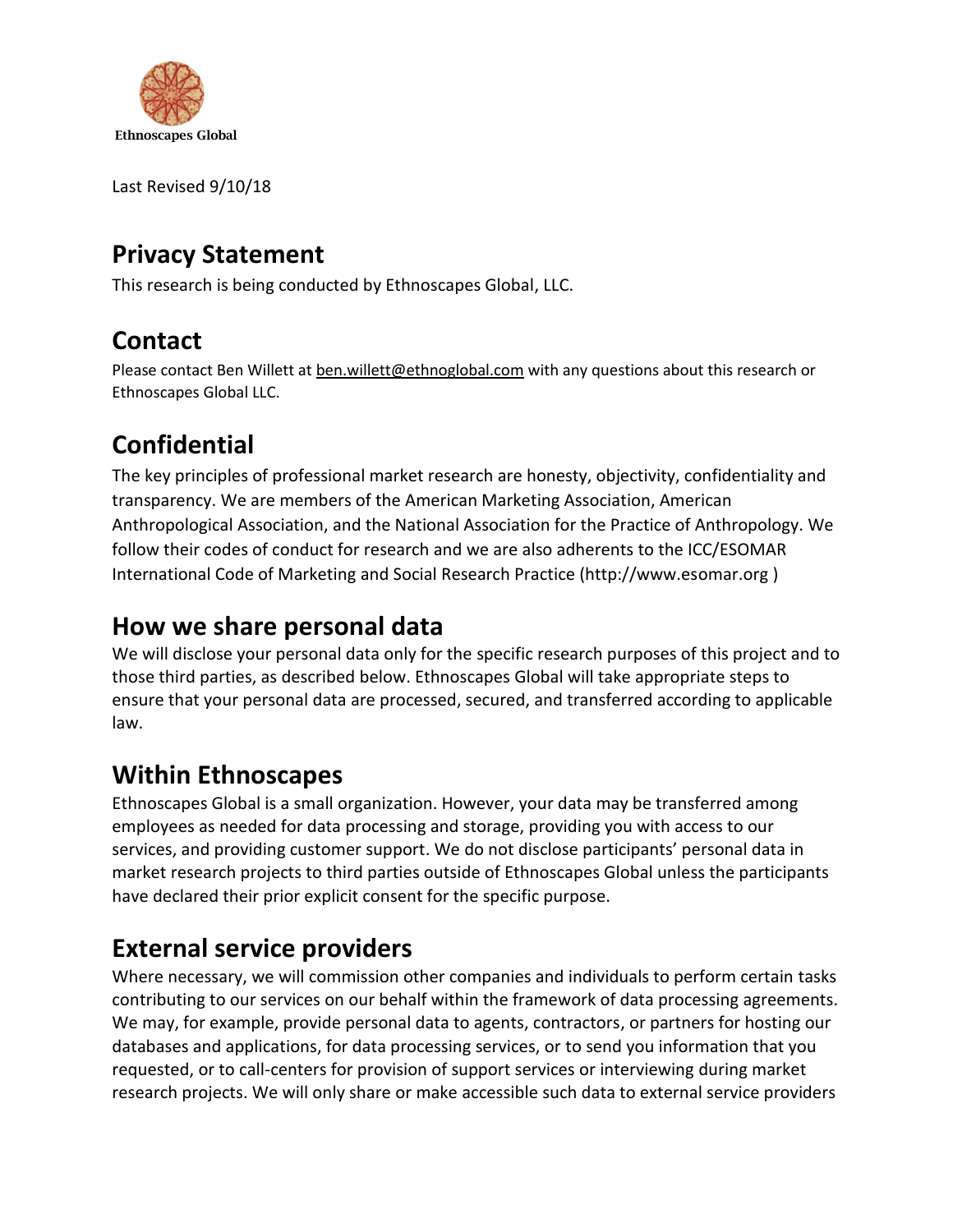

to the extent required for the respective purpose. This data may not be used by them for any other purposes – not for their own or third-party purposes. Ethnoscapes Global's external service providers are contractually bound to respect the confidentiality of your personal data.

#### **Business Transfers**

In connection with any reorganization, restructuring, merger or sale, or other transfer of assets (collectively "Business Transfer"), we will transfer information, including personal information, in a reasonable scale and as necessary for the Business Transfer, and provided that the receiving party agrees to respect your personal data in a manner that is consistent with applicable data protection laws. We will continue to ensure the confidentiality of any personal data and give affected users notice before personal data become subject to a different privacy policy.

#### **Public Bodies**

We will only disclose your personal data to public bodies where this is required by law. Ethnoscapes Global will, for example, respond to requests from courts, law enforcement agencies, regulatory agencies, and other public and government authorities, which may include such authorities outside of your country of residence.

## **Data Retention**

Unless you object to our processing of your personal data and/or demand erasure of your personal data (described under "your rights"), contact details used as part of the participation in research are stored for the duration of the project and for a period of one year thereafter, following which the personal data is securely deleted.

## **Your Legal Rights**

Right to withdraw consent: Where the processing of personal data is based on your consent you may withdraw this consent at any moment.

Right to rectification: If the personal data we hold about you is incorrect you have the right to advise us so and to have the information corrected / updated.

Right to access: You have the right to access any personal data we hold about you and to request a copy of that personal data. You may obtain from us one copy, free of charge, of personal data we hold about you. We reserve the right to charge a reasonable fee for each further copy you may request.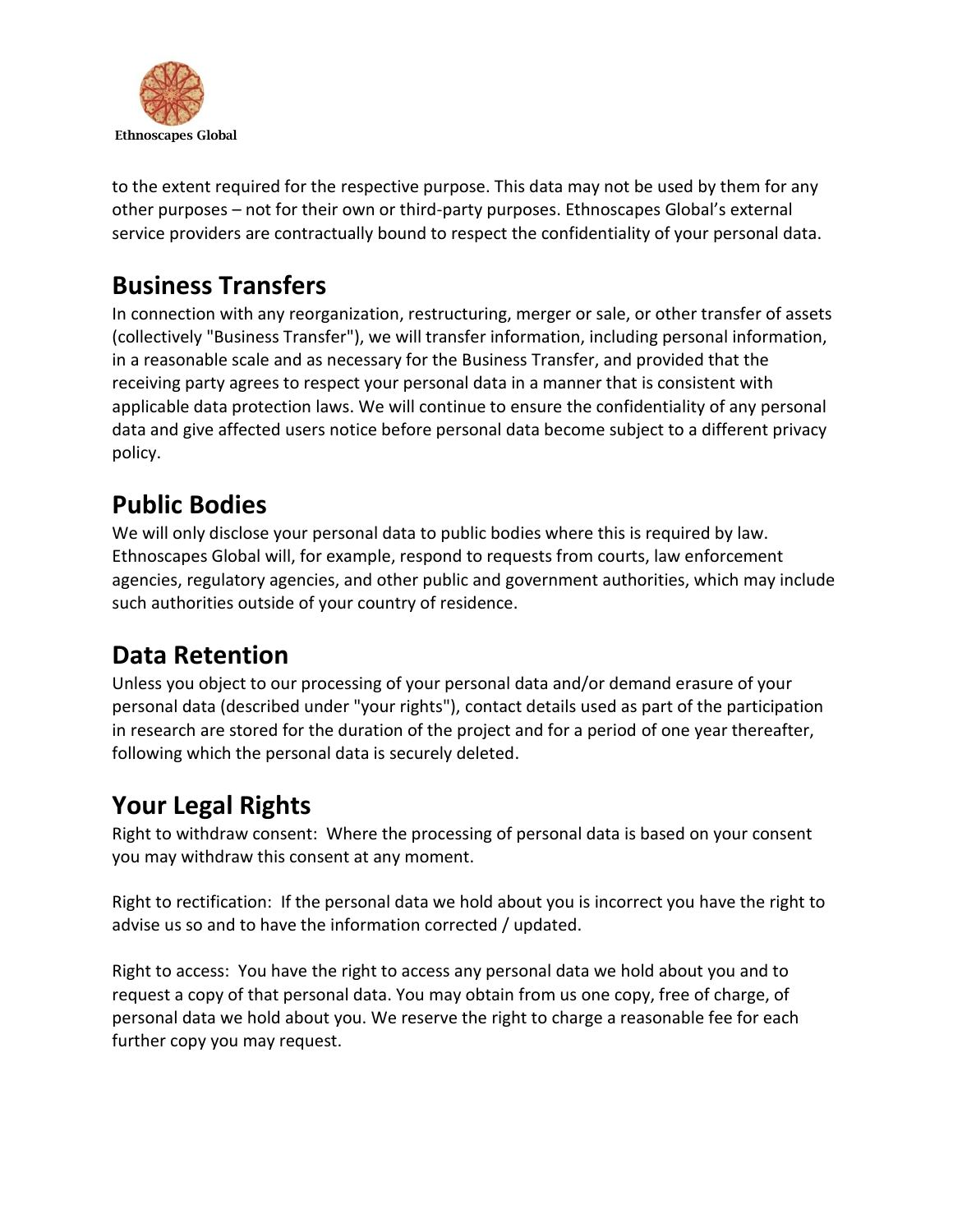

Right to portability: At your request, we will transfer your personal data to another controller, where technical feasible, provided that the processing is based on your consent or necessary for the performance of a contract.

Right to object: You may object – at any time – to the processing of your personal data due to your situation, provided that the processing is not based on your consent but on our legitimate interests or those of a third party. In this event we shall no longer process your personal data, unless we can demonstrate compelling legitimate grounds and an overriding interest for the processing or for the establishment, exercise or defense of legal claims. If you object to the processing, please specify whether you wish the erasure of your personal data or the restriction of its processing by us.

Right to lodge a complaint: In case of an alleged infringement of applicable privacy laws, you may lodge a complaint with the data protection supervisory authority in the country in which you live, or where the alleged infringement occurred.

# **Exercise Your Legal Rights**

Exercise your legal rights: To exercise your legal rights, please contact our privacy helpdesk in writing or text form (e.g. email ben.willett@ethnoglobal.com or send a letter to the address below).

# **Security**

Ethnoscapes Global takes data security seriously. We apply an appropriate level of security and have therefore implemented reasonable physical, electronic, and administrative procedures to safeguard the data we collect from accidental or unlawful destruction, loss, alteration, unauthorized disclosure of, or access to personal data transmitted, stored or otherwise processed. Our information security policies and procedures are closely aligned with widely accepted international standards and are reviewed regularly and updated as necessary to meet our business needs, changes in technology, and regulatory requirements. Access to your personal data is granted only to those personnel, service providers with a business need-toknow or who require it to perform their duties.

In the event of a data breach containing personal data, Ethnoscapes Global will follow all applicable data breach notification laws.

Research findings will always be reported accurately and never used to intentionally mislead anyone, in any way.

# **Voluntary**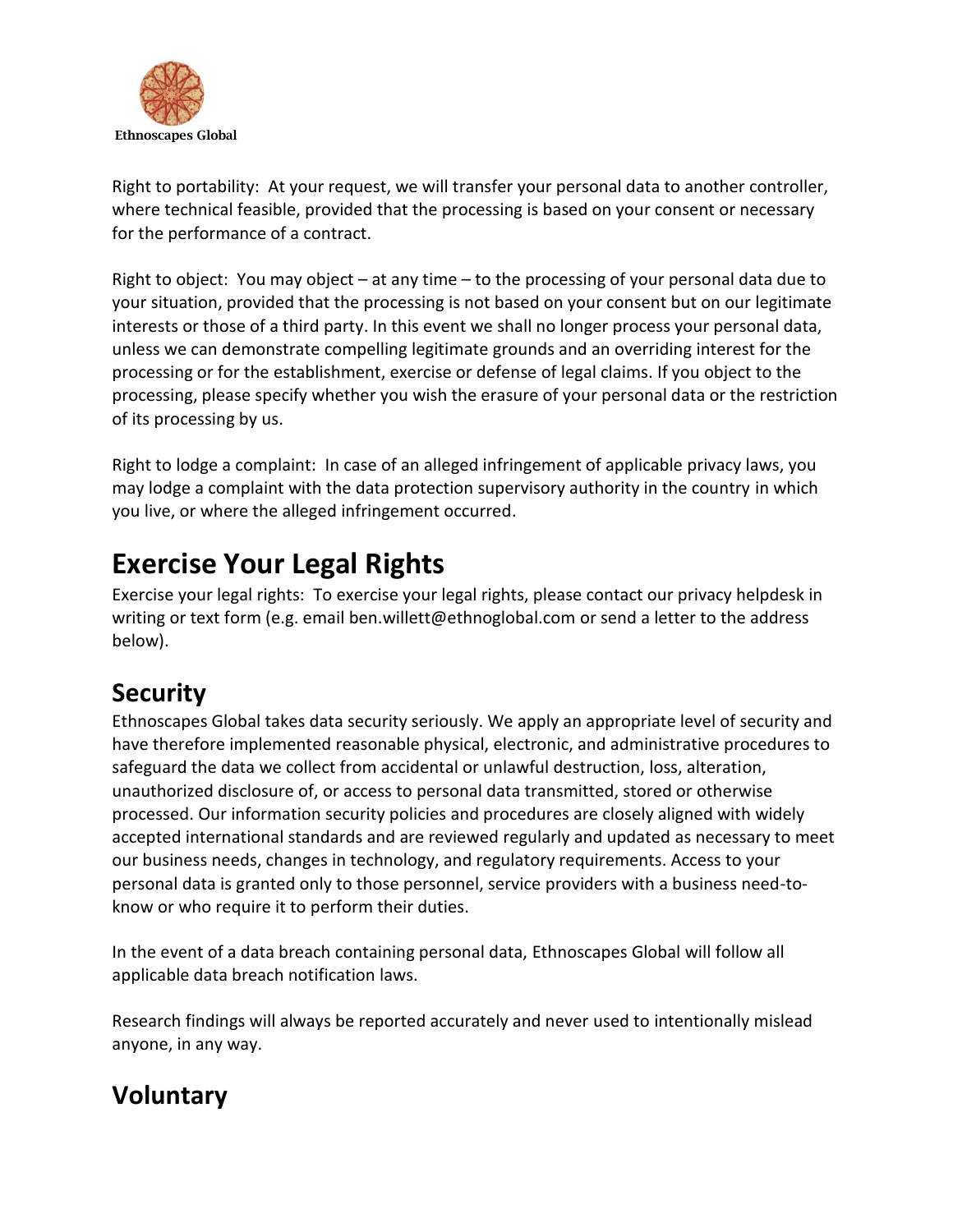

As with all forms of marketing and opinion research, your cooperation is entirely. No personal information is sought from or about you without your prior knowledge and agreement.

You are entitled at any stage of the interview, focus group, survey, observation, or other form of research data gathering activity – or subsequently – to ask that part or all the record of your participation be removed or deleted. Wherever reasonable and practical, we will observe such a request.

#### **Unsolicited Mail**

We will not send unsolicited mail or pass on email addresses to others for this purpose.

## **Validation**

By request, Ethnoscapes Global's client, or a mutually acceptable representative, may observe a limited number of interviews, focus groups, or other data gathering activities to check for quality and data preparation. In certain cases, such as panels or where a Respondent might be known to (or be in subsequent contact with) the Client, previous agreement of the Respondent will be sought.

## **Anonymizing personal data**

Ethnoscapes Global's customary practice is to anonymize personal data. As such, any project data that is being shared is already anonymous. For example, even if we give our clients very detailed information about a respondent for the purpose of analysis, the clients will not be able to connect that data to an identifiable person.

## **Legal notice**

Please be aware that any third-party websites that you may link to from here are out of the control of Ethnoscapes Global. Ethnoscapes Global is not responsible for the privacy practices or the content of such websites.

#### **No warranties or representations**

Information in this website is provided as is. In no event will Ethnoscapes Global or licensor be liable to any party or any direct, indirect, special or other consequential damages for any use of this website, or on any other hyperlinked website, including, without limitation, any lost profits, business interruption, loss of programs or other data on your information handling system or otherwise, even if we are expressly advised of the possibility of such damages.